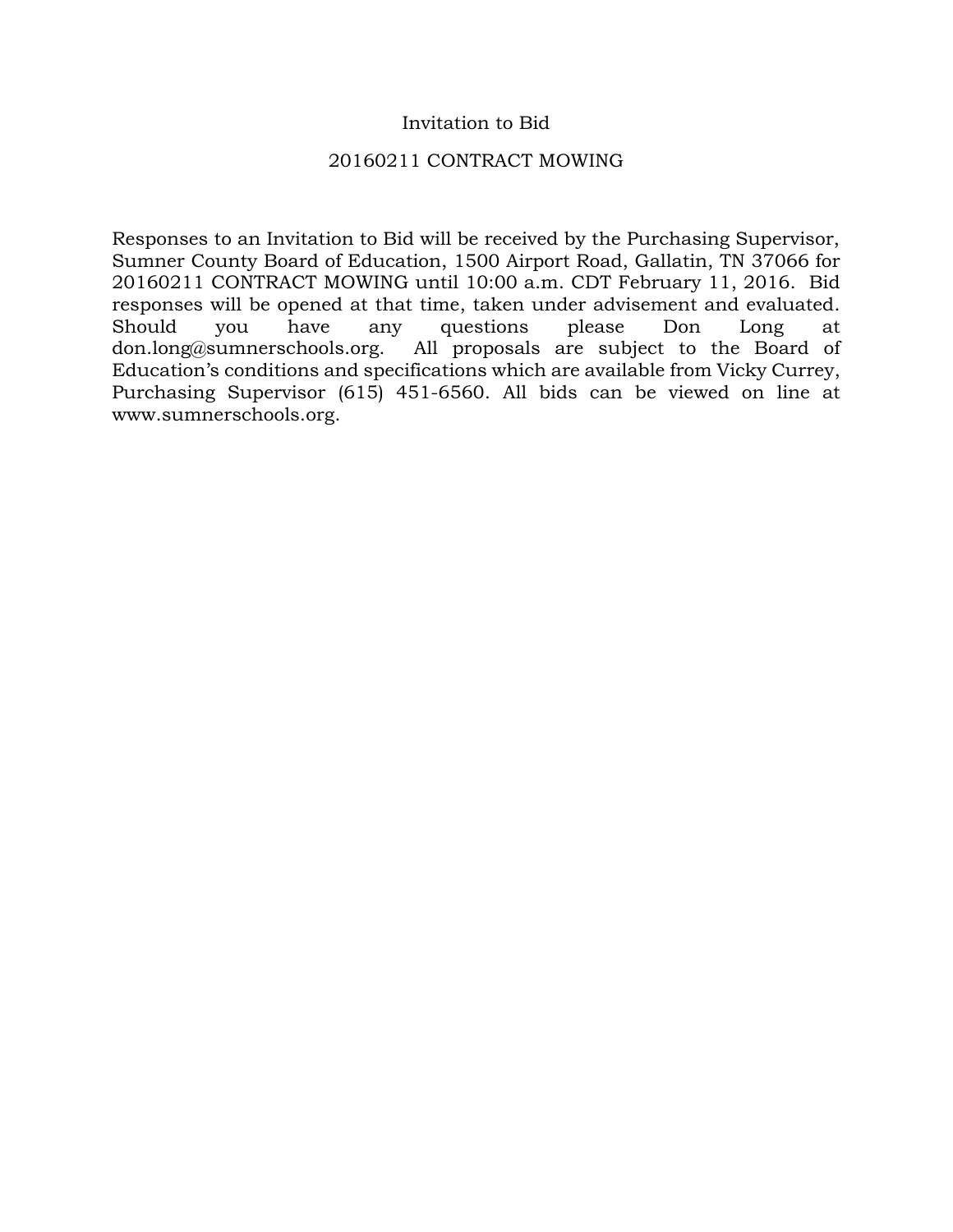#### **NOTICE TO RESPONDENTS**

Responses to an Invitation to Bid will be received by the Purchasing Supervisor in the SUPPORT SERVICE FACILITY CONFERENCE ROOM, Sumner County Board of Education, 1500 Airport Road Gallatin, TN 37066. They will be received until **10:00 A.M. Local Time FEBRUARY 11, 2016** for **20160211 CONTRACT MOWING**, at which time the responses will be opened, taken under advisement and evaluated. *BIDS WILL BE POSTED ON www.sumnerschools.org* 

#### **GENERAL REQUIREMENTS AND CONDITIONS**

-------------------------------------------------------------------------------------------------------------------------------

- 1. The Sumner County Board of Education reserves the right to accept or reject any and/or all responses in whole or in part, and to waive informalities therein.
- 2. Any responses received after the scheduled closing time for the receipt for responses will not be considered.
- 3. If a mistake is discovered after the responses are received, only the Sumner County Board of Education may allow the respondent to withdraw the entire response.
- 4. Partial payments will not be approved unless justification for such payment can be shown. Terms will be net 30 days.
- 5. Payment will not be made until the said **20160211 CONTRACT MOWING** are inspected and approved as meeting all specifications by persons appointed by the Sumner County Board of Education.
- 6. Responses submitted must be in a sealed envelope and marked on the outside as follows: **RESPONSE: 20160211 CONTRACT MOWING DEADLINE: FEBRUARY 11, 2016 @ 10:00 A.M.**
- 7. Facsimile responses will not be considered.
- 8. If a successful bidder violates any terms of their bid, the contract, school board policy or any law they may be disqualified from bidding for a period of two years for minor violations or longer for major violations. Bids from disqualified bidders will not be accepted during the period of disqualification.
- 9. Prices quoted on the response (if any) are to be considered firm and binding until the said **20160211 CONTRACT MOWING** are in the possession of the Sumner County Board of Education.
- 10. No purchase or contract is authorized or valid until the issuance of a Board Purchase Order in accordance with Board Policy. No Board Employee is authorized to purchase equipment, supplies or services prior to the issuance of such a Purchase Order.
- 11. Any deviation from these stated terms, specifications and conditions must be coordinated with and approved in writing by the Purchasing Supervisor, Vicky Currey (615) 451-6560.
- 12. All bids that exceed \$25,000 must have the Company Name, License Number, Expiration Date thereof and License Classification of Contractor listed on outside of sealed envelope. As required by State of Tennessee Code Annotated 62-6-119.
- 13. The awarded bidder will be required to post a performance and payment bond in the amount of 25% of the contract price if it exceeds \$100,000 as stated by State of Tennessee Code Annotated 12-4-201.
- 14. If the project cost in excess of \$25,000 a performance bond must be secured by the requesting party in an amount equal to the market improvement value.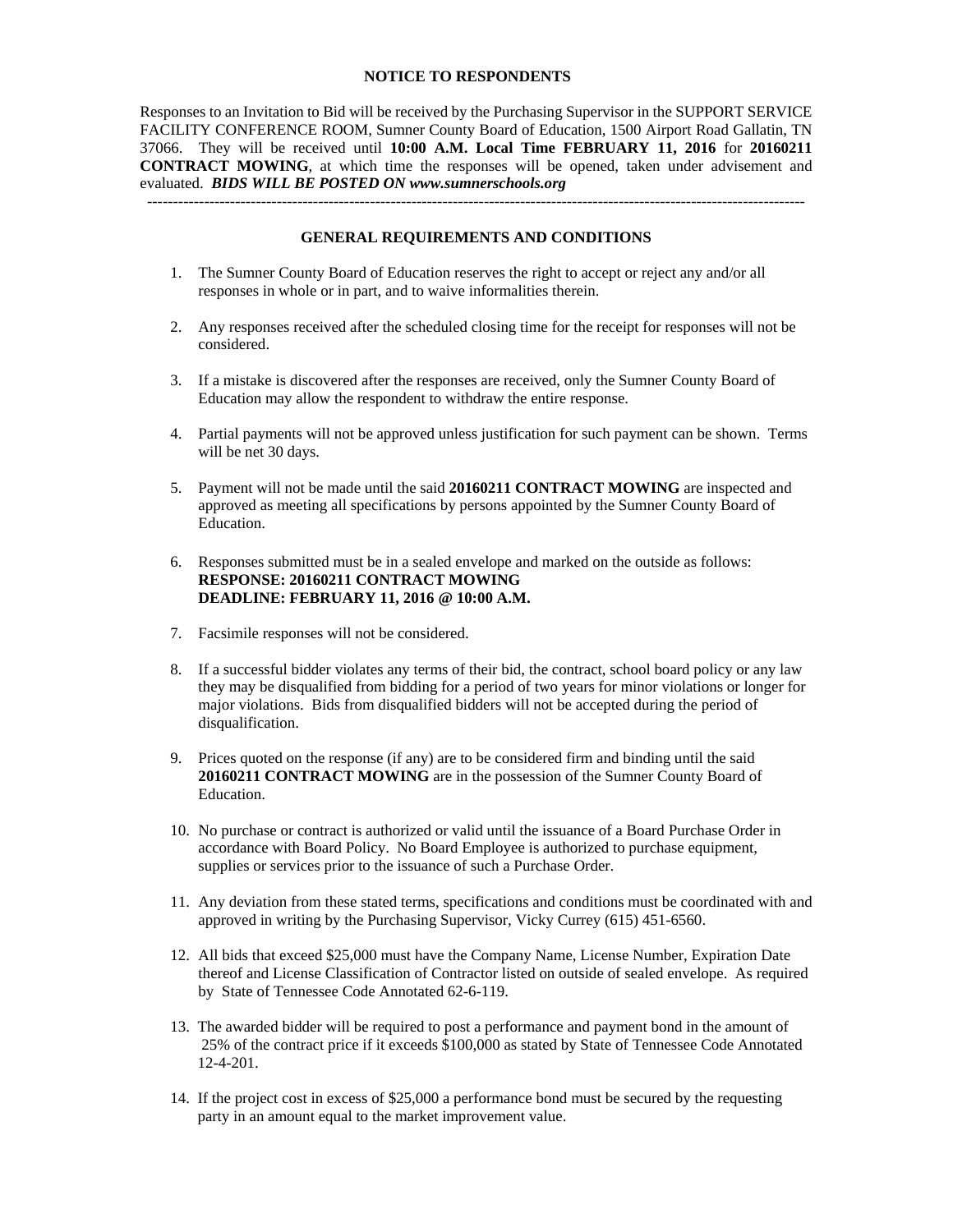#### **CONTRACT MOWING SPECIFICATIONS**

### **SCHOOLYEAR 2016-17**

#### **INTRODUCTION**

The Sumner County Board of Education (Owner) is seeking bids for qualified lawn/ground maintenance contractors (Contractor) to furnish lawn and grounds maintenance services for all Sumner County Public School facilities, Administrative Offices, and other properties listed in this bid package. This specification establishes the minimum requirements for lawn care service expected by the Owner. Any preceding specifications for Contract Mowing from years past are null and void and do not apply to this requested service. Bidders should carefully read all sections of these specifications. There will be a **mandatory pre-bid meeting on Thursday, February 4, 2016 at 1:00 p.m. CST** at the Larry Riggsbee Support Services Facility located at 1500 Airport Road, Gallatin, TN 37066. **Bids submitted by anyone not in attendance at the pre-bid will not be accepted**. A list of bidders in attendance at the pre-bid will be posted online prior to the bid opening.

Prospective bidders will have until **Monday**, **February 8, 2016** until **2:30 p.m**. **CST** to submit questions concerning these specifications in writing. Questions received after the deadline will not be answered. All questions are to be submitted in writing to Don Long at don.long@sumnerschools.org or faxed to 615-451-5241 Attention Don Long. Questions will be answered in writing and covered at the pre-bid meeting. Verbal questions via telephone or cell phone prior to the pre-bid meeting will not be answered. This will be strictly adhered to. **Prospective bidders will have until 10:00 am CST on Thursday, February 11, 2016 at which time bids will be opened publicly.**

#### **BIDDERS RESPONSIBILITY**

It is the bidder's responsibility to assure that his/her bid is delivered at the proper time, in the proper form, and to the proper place of the bid opening. Bids, which for any reason are not so delivered, will not be considered. Bids submitted by e-mail, facsimile machine, or telephone will not be accepted. Each bidder is required, before submitting their bid, to carefully and thoroughly examine the Contract Mowing Specifications. The Invitation to Bid, Exhibit A, and the Notice to Respondents are all components of these specifications. Bidders are encouraged to **completely** familiarize themselves with all of the terms and conditions that are contained herein. Failure to do so on the part of the bidder will in no way relieve them of any of the obligations and responsibilities which are a part of this bid. Bidders will not be allowed to modify their bids after the bid opening time and date. Bid files may be examined during normal work hours after the opening in the Purchasing Coordinator's Office by appointment. It is the responsibility of the Bidder to survey, and become familiar with, each school campus and grounds that they intend to bid on. There **will not** be a pre-bid **tour** of the school grounds or properties. **A list of all equipment with brand name and size, or capacity, to be used to maintain the properties is to be included with the formal bid sheet**. **Failure to submit this required information will result in the bid being disqualified.** After the bid opening the bid summary will be posted online on the Owner's website at www.sumnerschools.org.

#### **SECTION A: GENERAL INFORMATION**

The Contractor will provide all equipment required to complete the work as specified. Entire grounds around all schools and Administrative Offices are to be mowed with pre-approved mowing equipment. These specifications are legally binding and the wording herein constitutes the contract between the Owner and the Contractor. The Owner's expectations are for a high quality, neat, and clean appearance to the finished product. All equipment must be in very good to excellent working order. Mowing equipment is to be commercial grade for mowing large areas. **Residential mowing equipment will not be accepted**. Failure to comply with the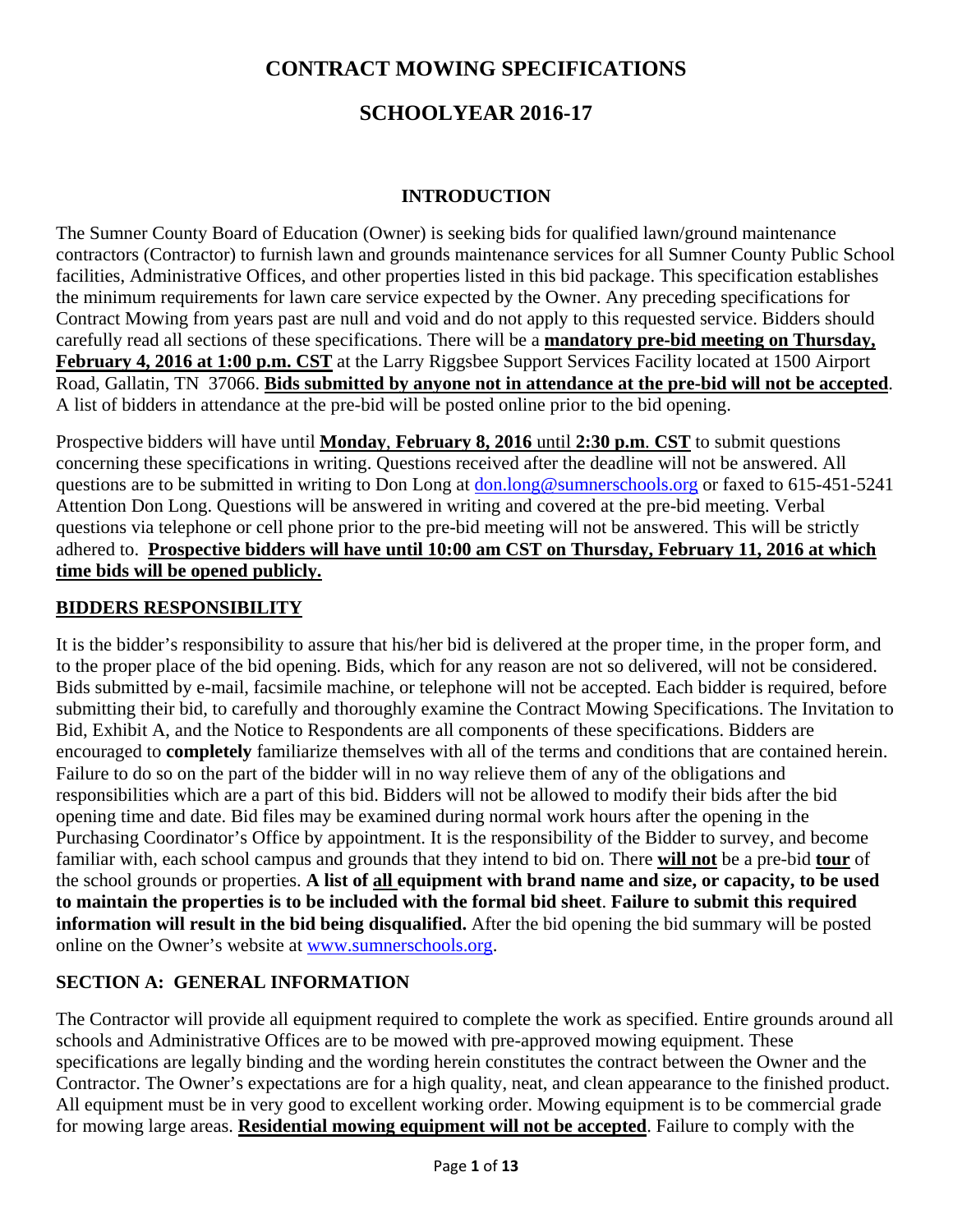requirements of these specifications shall be considered default and shall be considered sufficient reason to terminate the contract upon notification of the Contractor. All equipment used to complete the work as described in these specifications will be OSHA compliant and remain OSHA compliant during the term of the contract. The Contractor will provide all grounds supplies and chemicals to properly perform the work. The Owner expects all Contractors and vendors seeking to conduct business with the Owner to understand that the educational mission of the School District requires a high level of quality and performance from each service provider. Responders to this request for bids should expect that the needs of the students come first in the School District and our focus is to bring products and services to the educational process that enhance student achievement. This will impact the Contractor in at least the following ways;

- Whenever possible, services are to be provided when school is not in session and/or students are not present.
- Safety measures must be at their highest levels to ensure staff, student, and visitor safety in the event someone is present on the grounds during times other than when school is in session.
- Mowing will not occur on school properties after 9:00 p.m. or before 6:00 a.m. The Contractor will abide by City noise ordinances where applicable.
- No mowing or associated activity will take place during the dates and/or times identified by the Owner as TCAP (Tennessee Comprehensive Assessment Program) testing or other testing times designated by the Owner. The Contractor will be given sufficient notice of test dates.

The Contractor acknowledges that time is of the essence to complete the work as specified and agrees that all work will be performed regularly, diligently, and uninterrupted to ensure full completion within an expected period of time. Should wet ground conditions be encountered in the area to be mowed, the area may be bypassed with notification of the Owner representative. However, the area must be cut as soon as possible by other means should conditions not permit equipment usage. The Contractor is to furnish the Owner with a cellular telephone number where he/she can be reached on short notice at all times in case of emergency or sudden change of schedule. **The Contractor will be required to correct unsatisfactory work within 24 HOURS of notification by the Owner**. The Contractor shall be flexible in short notice scheduling changes and special requested cuts, especially in the spring for school field days and High school graduations. The Contractor will be available on short notice to meet with the Owner at the Owner's request. **All Sumner County schools are tobacco free and use of any tobacco products on school grounds is prohibited**. All Sumner County Board of Education polices are to be followed at all times when Contractors, and their employees, are on Board owned properties. Those policies are available on-line at www.sumnerschools.org under Board Docs. The Contractor shall strictly prohibit interaction between their employees and the students at the schools.

#### **SECTION B: BASIC SERVICES-SCOPE OF WORK**

#### **1. MOWING AND TRIMMING SERVICES TO BE FURNISHED**

The grounds to be maintained will be all general purpose lawn areas around all schools as specified herein and shown on **"Exhibit A, Bid Sheet for Grounds Maintenance"** attached hereto. General purpose lawn areas are defined as any area within the property lines or boundaries of the school campuses. **The Owner, at his discretion, may increase the finish mowing area of any campus at any time during the contract period to achieve the desired results. This will be at no extra cost to the Owner unless extra costs are agreed upon by both the Owner and Contractor in writing**. The Owner will not require the Contractor to finish mow areas designated as bush-hog areas. All types of turf grass areas will be maintained at the recommended height for the species being managed, normally 2 to 3 inches. All required mowing will be included in the base price. Each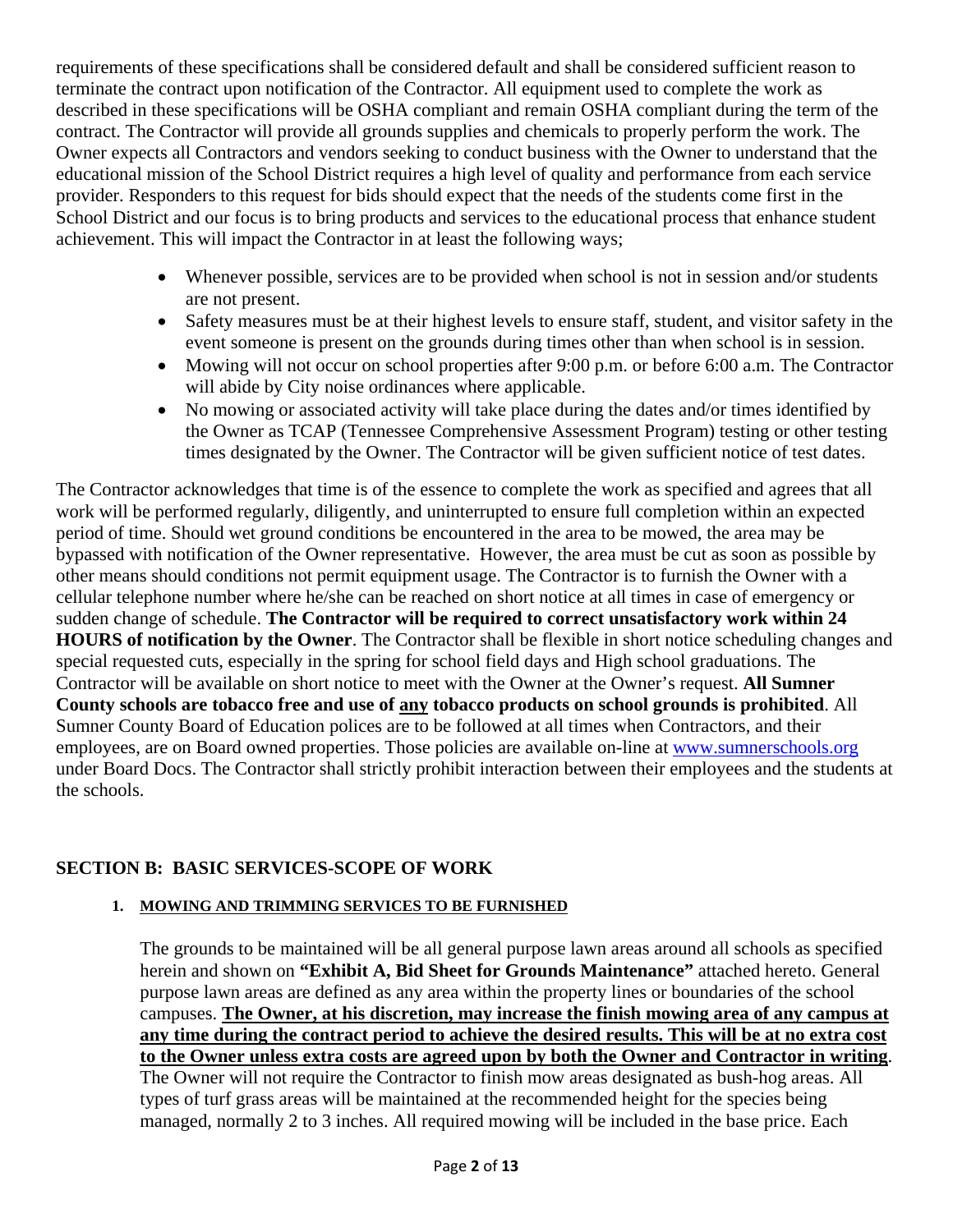mowing service will include grounds detail work i.e. string trimming, edging, cleaning walkways and entrances, along curbs, and removing all debris created during operation. The Contractor is liable for damages caused to trees due to the impact of mowing equipment or excessive use of string trimmers on the bark of trees. **Sub contracting of mowing will not be permitted.** 

Specific areas and duties shall include;

- 1. Mowing and trimming around the buildings, including outbuildings (storage buildings), portable classrooms, parking lot islands, playgrounds (including playground equipment), fencing, utility poles, the perimeter of ball fields (football, baseball, softball, soccer, and associated practice fields), parking lots and drives, sidewalks, dumpsters, trees, shrubs, flowerbeds, ditches, creeks, signs, bike racks, school yard signs, areas inside fenced in electrical and HVAC units and equipment, and any associated areas not listed here. Athletic fields inside fences used specifically for school varsity football, baseball, softball, and soccer games are not a part of this contract and is not the responsibility of the Contractors.
- 2. Mowing and trimming along the perimeter of the football stadiums and the fields, and associated fields behind and beside the stadium, field house areas, practice fields, associated drives and parking areas.
- 3. Mowing along access drives and right of ways.
- 4. "Finish Mower" of commercial grade must be used on all lawn areas around the main buildings. "Batwing" or multiple deck mowers pulled behind a tractor may be used to mow large fields and areas.
- **5.** String trimming and chemical spraying of weeds and grass growing through cracks in concrete sidewalks and asphaltic pavement. These areas are to be maintained throughout the growing season. **Weeds and grass appearing between cracks in concrete and areas where asphalt and concrete meet will not be tolerated. This will be strictly enforced.**

#### **2. EQUIPMENT AND EQUIPMENT USAGE**

All work proposed by the Contractor is to be accomplished using the Contractor's owned and/or rented equipment. All equipment is to be inspected to assure safe operation prior to use on the Owner's property. Equipment is never to be operated in the vicinity of students, Staff, or neighbors with particular emphasis to avoid operation of equipment around children on or off the Owner's site. All rotary mowing equipment will have the blades sharpened or replaced with new blades as necessary so as not to tear the grass. Patterns should be employed to permit recycling of grass clippings and to present a neat appearance. If turf cannot be mowed due to inclement weather and turf has exceeded the no more than 1/3 leaf surface removal, mowing height must be raised and turf mowed twice. All manufacturers recommended mowing equipment safety features such as guards, kill switches, etc., are to remain intact and operational.

#### **3. CLEAN UP AFTER MOWING**

**After mowing is completed, the Contractor is required to remove all grass trimmings and clippings from all sidewalk areas, along curbs, and driveway gutters around the schools and Administrative Offices**. Removing or blowing grass trimmings with the mowing equipment is unacceptable. Heavy mowing equipment can cause damage to the concrete sidewalks and leave unsightly tire tracks on them. Any damages caused by using mowing equipment in this manner will be repaired by the Contractor at his cost. Gas powered leaf blowers and hand sweeping are acceptable means of grass removal. The Contractor should always, whenever possible, discharge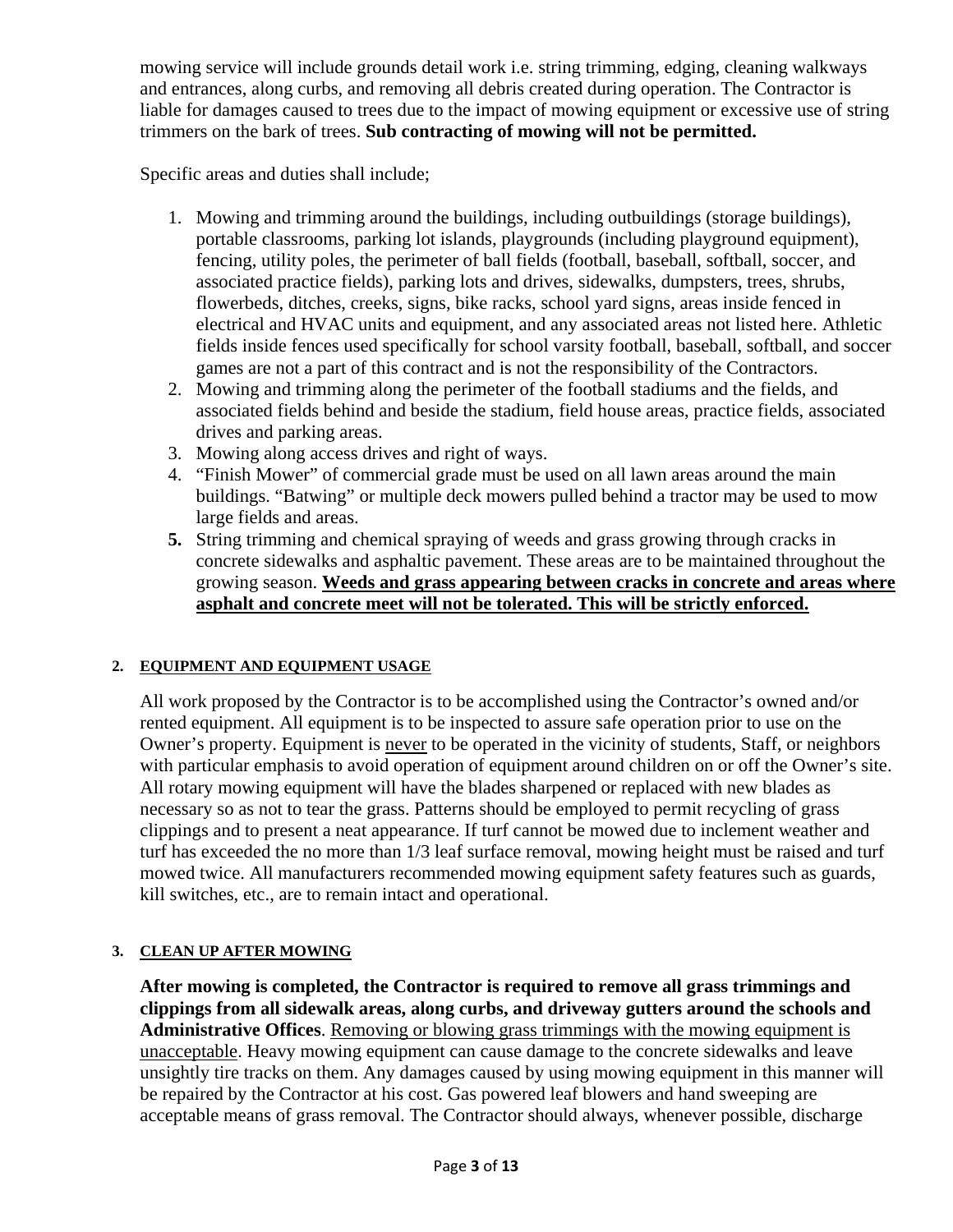grass from the mowing equipment away from the building and the sidewalk areas. Special attention is to be given to the front entrances and bus loading areas of all schools.

#### **4. WEED MAINTENANCE**

Spraying for weeds in inaccessible areas is to be administered at the Owner's discretion and is the responsibility of the Contractor. Spraying weed killer will only be permitted under portables, in cracks in pavement and sidewalks, and between the areas where pavement and concrete sidewalks meet unless otherwise instructed by the Owner. Spray will not exceed more than 4 inches of width around the area being sprayed. Spraying around the entire perimeter of buildings to avoid string trimming will not be permitted. Trees, shrubs, or flowers planted by the school shall be protected from spray and those plants that are destroyed by spraying or mowing will be replaced by the Contractor at the Contractor's cost. The Contractor will provide a list to the Owner of all pesticides and supplies that will be utilized within the scope of this contract. All weed killers and supplies will be a name brand, properly labeled (private labels will not be acceptable), and applied in compliance with all State and Local statutes governing their use. MSDS (Material Safety Data Sheets) must be provided on all chemicals used on the site. Spray will be administered at such times as to not endanger students, Staff, visitors, or neighbors of the Owner. Liability for the spraying of weeds will be the sole responsibility of the Contractor. State and Federal mandated licenses for the application of weed poison is required and is the responsibility of the Contractor. Weed spraying may be subcontracted but must adhere to the same requirements listed here and be approved by the Owner prior to any spraying taking place.

#### 5. **RETENTION PONDS**

Maintenance of vegetation in retention ponds must be provided, at a minimum, bi-weekly (every 2 weeks) during the active growing season. Mowing/bush hogging, or other means, is at the discretion of the Contractor and accessibility of the area. Vegetation must be maintained throughout the entire area and not exceed six (4) inches in height. Maintenance during periods of extreme rain is not mandated and equipment should only enter these areas when they are reasonably accessible. Herbicides are not to be used beyond control at the fence line and this must not exceed a width of six (6) inches. If the Owner or local jurisdiction provides an approved EPA maintenance plan for retention ponds, that will supersede these specifications.

#### 6. **BUSH-HOGGING**

Bush hogging work will be bid separately from the finish mowing and will be areas identified by the Owner. Frequency of bush hogging will also be determined by the Owner. Sub-contracting of bush hog work will be permitted at the discretion of the Owner. If the Owner approves a sub-contractor they must furnish proof of insurance as required in Section D.

#### **SECTION C: PAY REQUESTS**

The Contractor is to submit a pay request or invoice for each group of schools **only after all work, including trimming and clean-up, is completed for every school property in that group.** Partial payment or payments for groups with unfinished work at any of the school properties in that group **will not be processed under any circumstances.** The invoice must clearly state **INVOICE** with an associated invoice number, date, amount of pay requested per school with the group total at the bottom, the company name and address on the invoice, and a brief description of the service provided; i.e. "Mowing and lawn maintenance services at \_\_\_\_\_\_ school(s) on (date)". Requests for payment submitted on documents that are labeled "Statement" will not be processed. **Invoices will not be processed the same work week as the work performed under any circumstances.** A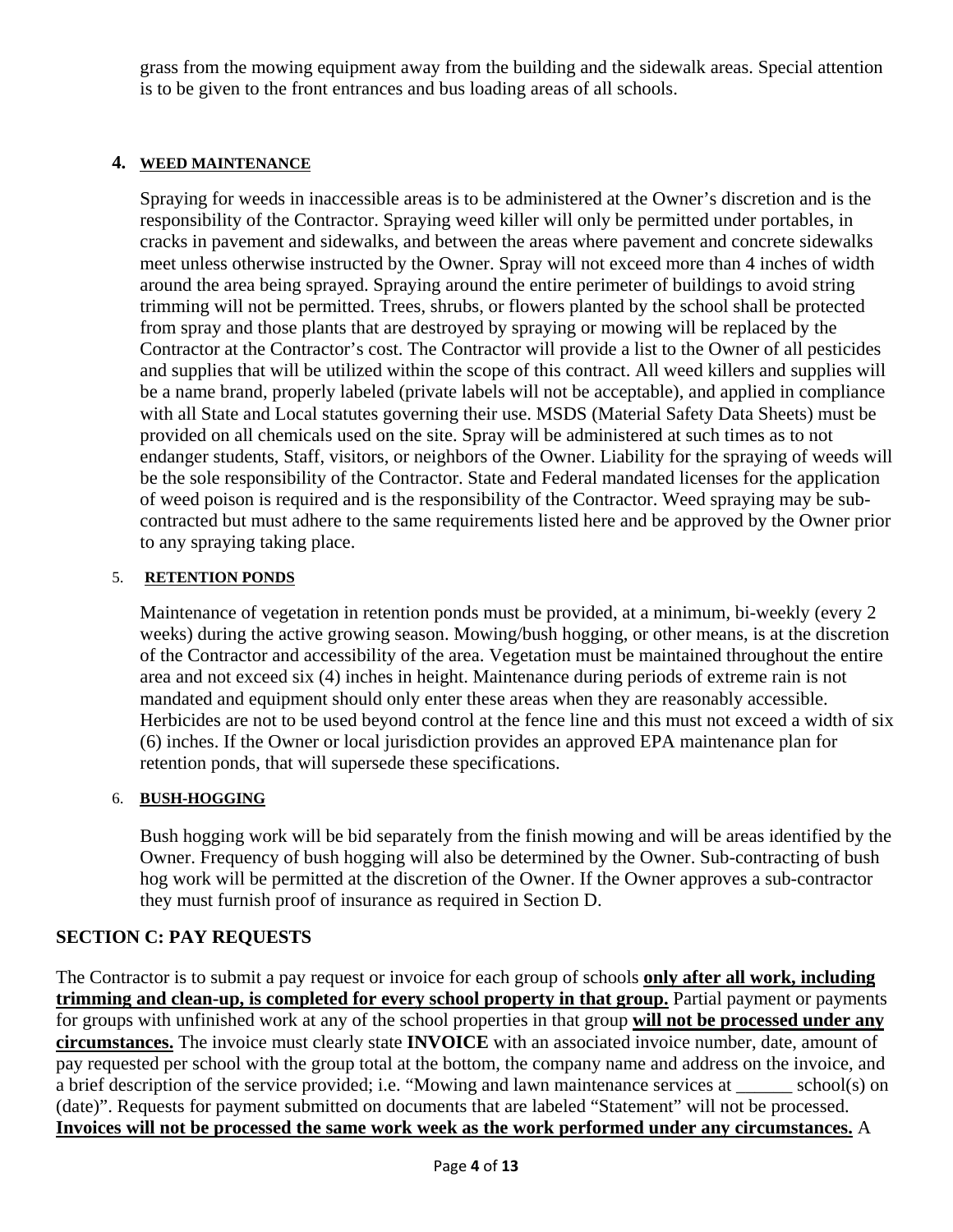work week for these purposes will be defined as Monday through Friday. Invoices will not be accepted on Saturday or Sunday as all Central Office departments are closed on those days. Invoices may be submitted by hand, U.S. Mail, faxed, texted via cellphone, or by e-mail. Invoices received by fax or e-mail on Saturday or Sunday will not be processed until after the following Saturday or Sunday. All work must be inspected by the Owner prior to payment being made to the Contractor. Contractor is to notify Owner's representative when work for any individual mowing is complete at each school. Notification shall be by email. Every effort will be made on the Owner's behalf to inspect the properties and process the pay requests as efficiently and promptly as possible. Payments will be made within 14 working days after the invoice is submitted.

#### **SECTION D: INSURANCE AND OTHER REQUIREMENTS**

The Contractors awarded the bid(s) by the Owner shall provide a Certificate of Insurance for a minimum of one million dollars (\$1,000,000.00) for public liability and property damage with the Sumner County Board of Education listed as the Certificate Holder prior to any work taking place. The policy shall provide for a combined single limit of five hundred thousand dollars (\$500,000.00) per occurrence for bodily and property damage with an aggregated limit of not less than one million dollars (\$1,000,000.00). The certificate shall also provide for Comprehensive General and Vehicle Liability with minimum coverage of one million dollars (\$1,000,000.00) per incident. The Contractors shall provide Workers Compensation Insurance as required by Tennessee State law and shall prove compliance with Public Chapter No. 587, T.C.A. 49-5-413 (d), background check, as well as provide a Drug Free Workplace affidavit prior to any work taking place. All costs for background checks are the responsibility of the Contractor and the resulting information is to be forwarded to the Owner. Failure to provide any of these documents will be considered default and sufficient reason to terminate the contract upon notification of the Contractor. Owner approved sub contractors must adhere to the same requirements listed here.

Bidders shall only be awarded a maximum of three (3) groups. Bidders receiving the low bid shall have an obligation to execute and complete a contract for each group on which they have bid. Each bid shall acknowledge this commitment and shall be signed by an authorized representative of the bidding company. Any Contractor who bids on multiple groups and fails to enter into a contract for each group of properties, or post a bond, shall forfeit the right to contract for any or all groups of properties at the election of the School Board.

#### **SECTION E: DAMAGES TO OWNER/PRIVATE PROPERTY**

The Contractor is required to take necessary precautions to protect the Owner, City, and private property. Any damages to property resulting from wrongful or negligent acts shall be reported to the Owner immediately. The Contractor will be responsible for the repair or replacement of any damages caused to the Owner or private property, including vehicles on Owner's property, immediately and at the Contractor's expense. The replacement of material/parts shall be identical or Owner approved equal to those damaged. In the event that the Contractor does damage to the Owner/private property and such damages are not repaired within a reasonable length of time, the Owner reserves the right to make such repairs and bill or deduct from payment the cost of such repairs.

#### **SECTION F: SAFETY**

Personal Protective Equipment (PPE) shall be worn as mandated in operational manuals provided by the equipment manufacturers. Contractor's employees, including applicators and handlers, will wear the PPE that is listed on any pesticide, fertilizers, weed killers, etc. label in order to satisfy the requirements of this contract. All Re Entry Intervals (REI) on labels will be observed. All materials and performance of work will meet all Federal Health and Safety laws currently in effect, and those of local authorities having jurisdiction. The Contractor will take all necessary precautions for the safety of his/her employees on the job and of the general public. Lawn, landscape, and athletic field maintenance work will be scheduled to provide the least inconvenience to the occupants of the building and the users of the fields. Because of concerns for student and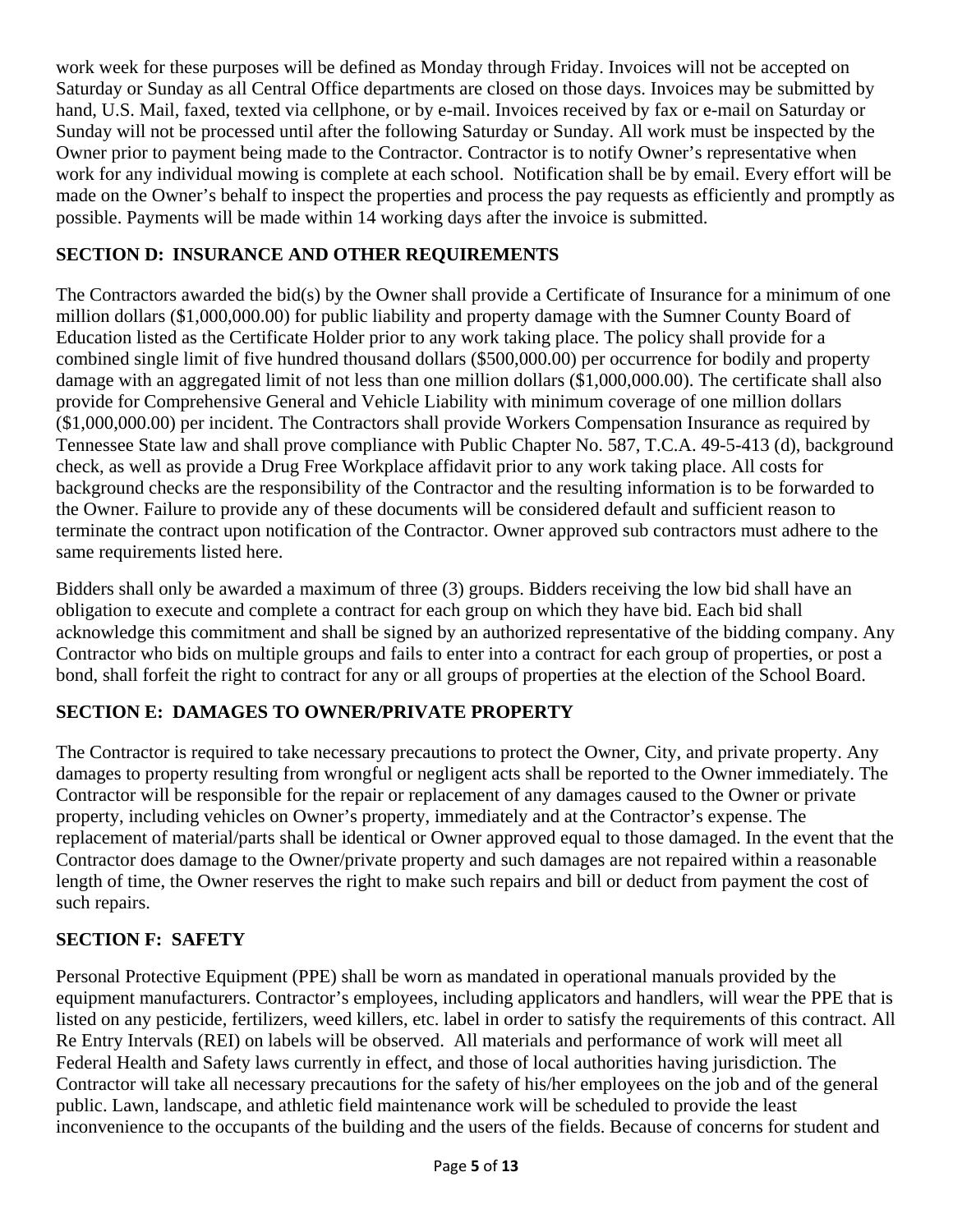staff safety, all Contractors' employees will be required to wear a uniform shirt, t-shirt, jacket, or hat with the company name and/or logo on the article of clothing that identifies the employee of the Contractor while on school property. The article of clothing worn by the employees of the Contractor cannot display any explicit pictures or verbiage such as; profanity (in any language), pictures or images of unclothed persons, depicted drugs or drug references, or political choices on them. Contractors' employees are not to remove their shirts while working on school properties. Violations of this provision of the specifications will result in disciplinary action up to and including the offending party being asked to leave the Owner's property until the clothing is replaced with satisfactory apparel.

#### **SECTION G: NON-COLUSION**

The bidder warrants that he/she has not employed or retained any company or person other than a bona fide employee working solely for him/her to solicit or secure this bid. The bidder further warrants that he/she has not paid or agreed to pay any person, company, corporation, individual, or firm, other than a bona fide employee working solely for the bidder, any fee, compensation, percentage, gift or consideration contingent upon or resulting from the award or making of this bid. If the bidder violates this provision, the Owner shall have the right (which shall be cumulative to the other rights the Owner may have) to forthwith terminate this bid without liability. Bidder also certifies that his/her bid is made without prior understanding, agreement, or connection with any corporation, firm, or person submitting a bid for the same materials, services, or equipment and is in respects fair and without collusion or fraud. The signing of the bid sheet indicates that the bidder understands and agrees to this clause.

#### **SECTION H: BANKRUPTCY/INSOLVENCY**

At the time of submittal of the bid, the bidder shall not be in the process of or engaged in any type of proceedings in insolvency or bankruptcy either voluntary or involuntary or receivership proceedings (a person legally appointed to receive and have charge of property or money involved in a lawsuit). If the bidder is awarded a contract for six (6) months or longer, and files for bankruptcy, insolvency or receivership, the Owner may, at its option, terminate and cancel said contract in which all rights hereunder shall immediately cease and terminate.

#### **ALTERNATE SERVICES SCOPE OF WORK- 1**

#### **WEED AND GRASS CONTROL UNDER PLAYGROUND EQUIPMENT**

Due to the nature of State mandated safety materials used beneath playground equipment, weeds and grass are a huge problem for Elementary schools in these areas. The Owner desires those materials, which include wood chips and shredded rubber pieces, be kept weed and grass free. Because of concerns for the children's safety and well being from exposure to toxic chemical weed killers, it is desirable that "hand weeding" be the preferred method of weed eradication. Using hand tools, i.e. shovels, rakes, pitch forks, and a garden hoe is an acceptable means of eradication. **String trimming, or any other mechanical means of weed removal, will not be allowed. Spraying weeds with chemical spray will only be allowed in the summer months when school is not in session and then only at the Owner's discretion.** The price quoted for this service is to include an initial clean-up of all areas under playground equipment and a cost to maintain the areas weed and grass free. The initial clean-up will occur during the first scheduled mowing at each Elementary and Middle schools with designated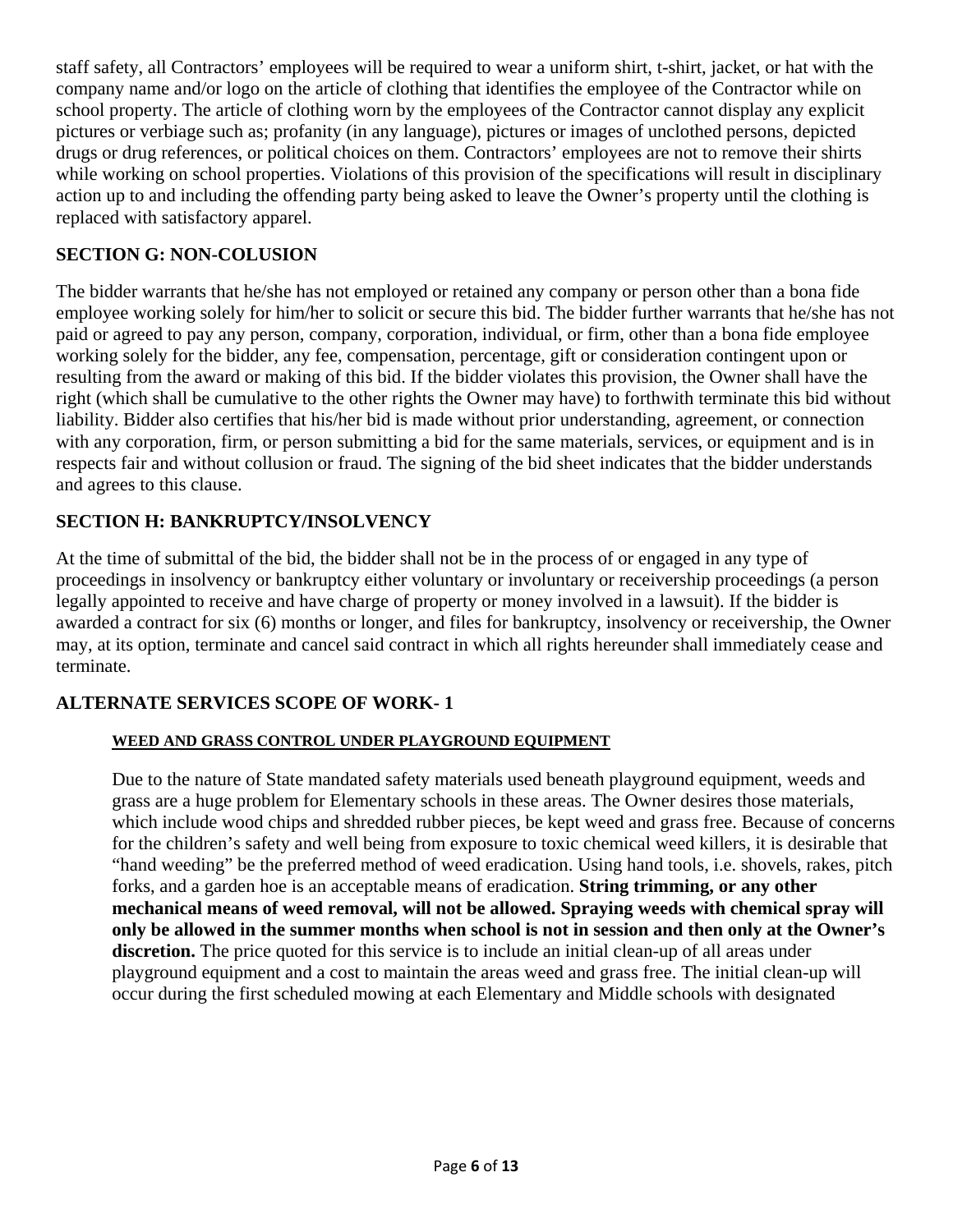playgrounds containing the safety materials. The maintenance portion of the quote should be priced per event as this service may not be needed at every regularly scheduled mowing session. The Owner will determine how many of these special maintenance events are needed on a"school by school" basis. The Owner reserves the right to request these services only as needed. The Bidder should not assume that this will be a regularly occurring service. Bidders shall include the cost of this scope of work on the Bid Sheet as "Alternate # 1". It is the responsibility of the Contractor administering this service to keep the inside area of all fences around playground equipment, with safety materials underneath, weed and grass free. The areas between the black plastic liners and the chain link fences are to be part of this service. Areas outside the chain link fences around the playground equipment are the responsibility of the Contractor with the contract to mow that school property.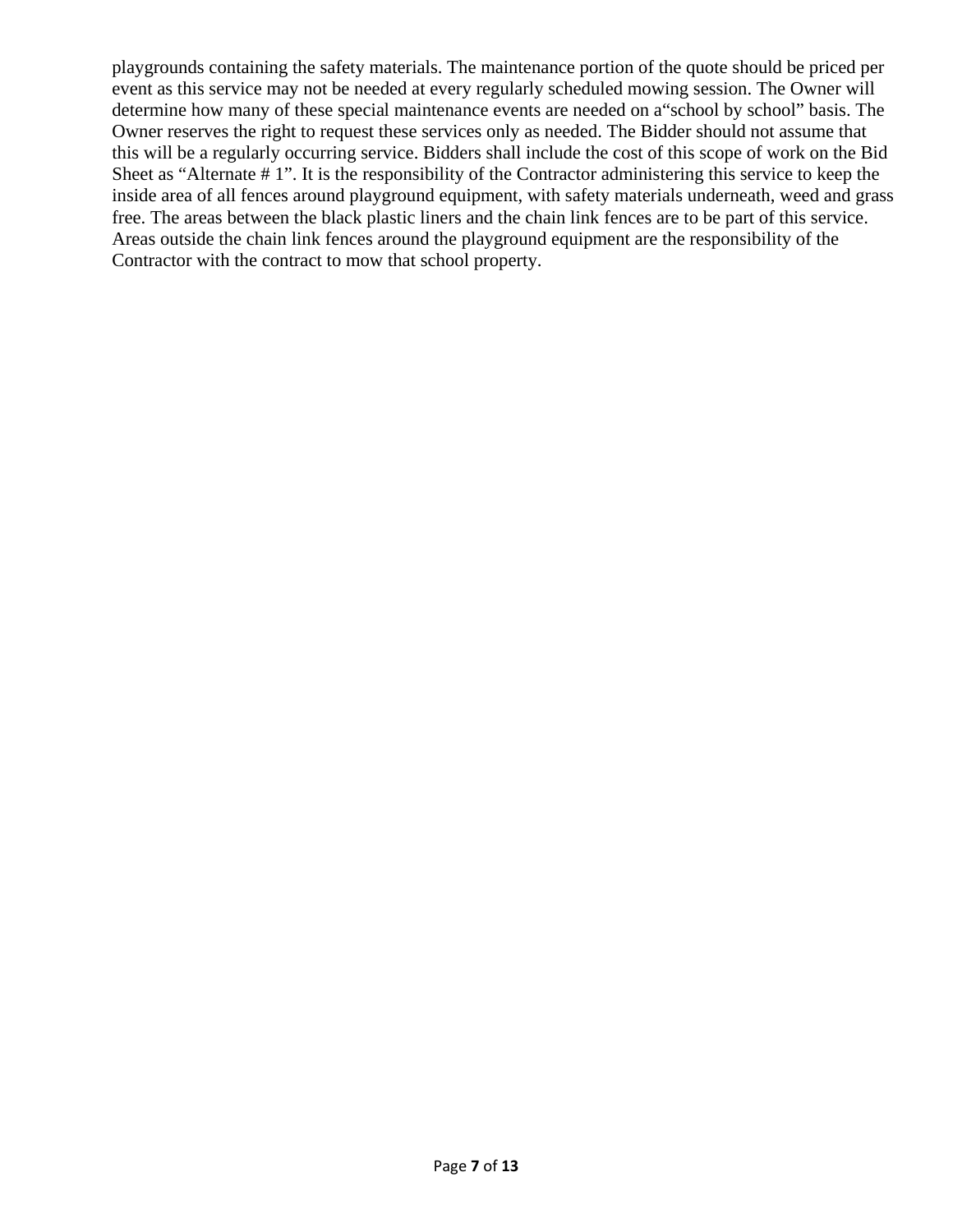# **EXHIBIT A**

#### **BID SHEET FOR MOWING AND LAWN SERVICES**

#### **ALL BIDS MUST BE SUBMITTED ON THIS FORM**

#### **BIDS SUBMITTED IN OR ON ANY OTHER FORM WILL BE DISQUALIFIED**

#### **PLEASE CHECK YOUR BID CAREFULLY FOR COMPLETENESS AND ACCURACY**

**FILL IN ALL REQUESTED INFORMATION**. ENTER "NO BID" OR "0" IF YOU ARE NOT BIDDING ON A PROPERTY

## **SUMNER COUNTY SCHOOLS MOWING GROUPS- 2015**

#### **Company name: \_\_\_\_\_\_\_\_\_\_\_\_\_\_\_\_\_\_\_\_\_\_\_\_\_\_\_\_\_\_\_\_\_\_\_\_\_\_\_\_\_\_\_\_\_\_\_\_\_**

**Group 1** Price per cut

| <b>Hendersonville</b> | Ellis Middle        | 100 Indian Lake Road          | S   |
|-----------------------|---------------------|-------------------------------|-----|
|                       | Hendersonville High | 123 Cherokee Road             |     |
|                       | Indian Lake Elem.   | 505 Indian Lake Road          |     |
|                       | Nannie Berry Elem.  | 138 Indian Lake Road          | \$. |
|                       |                     | <b>Total cost for Group 1</b> |     |

#### **Group 2** Price per cut

| Hendersonville | <b>Hawkins Middle</b> | 487-A Walton Ferry Rd         | \$. |
|----------------|-----------------------|-------------------------------|-----|
|                | Lakeside Park Elem.   | 204 Dolphus Drive             |     |
|                | Walton Ferry Elem.    | 732 Walton Ferry Rd           | \$. |
|                | Gene Brown Elem.      | 115 Gail Drive                |     |
|                |                       | <b>Total cost for Group 2</b> | £.  |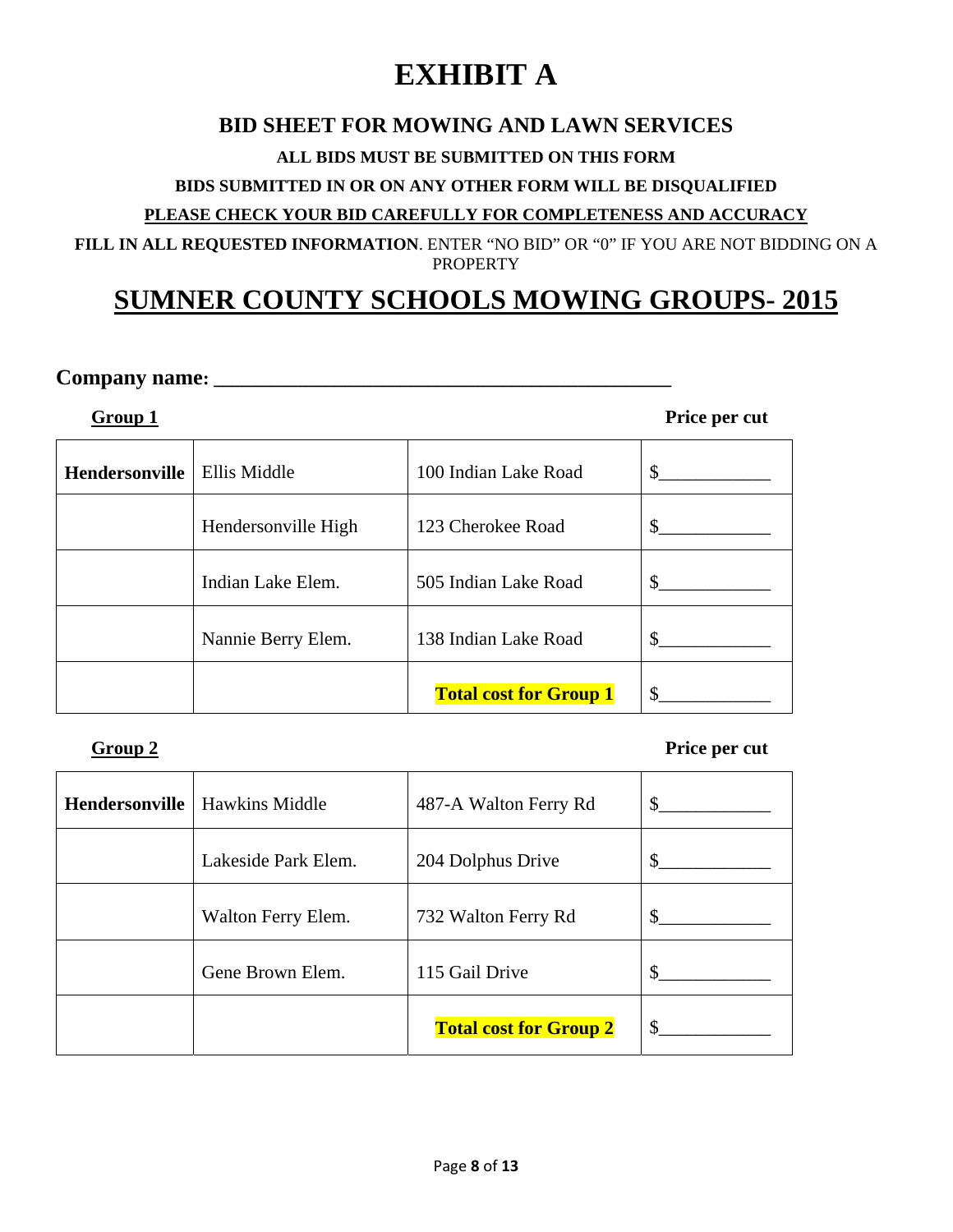### **Company name: \_\_\_\_\_\_\_\_\_\_\_\_\_\_\_\_\_\_\_\_\_\_\_\_\_\_\_\_\_\_\_\_\_\_\_\_\_\_\_\_\_\_\_\_\_\_\_\_\_**

**Group 3 Price per cut** 

| Hendersonville | George Whitten Elem.    | 140 Scotch Street             |  |
|----------------|-------------------------|-------------------------------|--|
|                | Merrol Hyde Magnet      | 128 Township Drive            |  |
|                | <b>Knox Doss Drakes</b> | 1338 Drakes Creek Rd          |  |
|                | Dr. William Burrus Elem | 1336 Drakes Creek Rd          |  |
|                |                         | <b>Total cost for Group 3</b> |  |

**Group 4 Price per cut** 

| <b>Hendersonville</b> | Beech High                | 3126 Long Hollow Pike         | $\mathbb{S}^-$ |
|-----------------------|---------------------------|-------------------------------|----------------|
|                       | Beech High Annex          | 3140 Long Hollow Pike         | $\mathbb{S}$   |
|                       | Beech Elem.               | 3120 Long Hollow Pike         | \$.            |
|                       | T.W. Hunter Middle        | 2101 New Hope Road            | \$             |
|                       | <b>Madison Creek Elem</b> | 1040 Madison Creek Road       | \$.            |
|                       |                           | <b>Total cost for Group 4</b> | \$             |

| Group 5            |                        |                               | Price per cut               |
|--------------------|------------------------|-------------------------------|-----------------------------|
| <b>White House</b> | White House High       | 508 Tyree Springs Road        | $\frac{\text{S}}{\text{S}}$ |
|                    | White House High Annex | 111 Meadows Road              |                             |
|                    | White House Middle     | 2020 Hwy 31W                  | $\frac{\text{S}}{\text{S}}$ |
|                    | HB Williams Elem.      | 115 S Palmers Chapel Rd       | $\mathbb{S}$                |
|                    | Millersville Elem.     | 1248 Louisville Hwy           | $\sim$ $\sim$               |
|                    |                        | <b>Total cost for Group 5</b> |                             |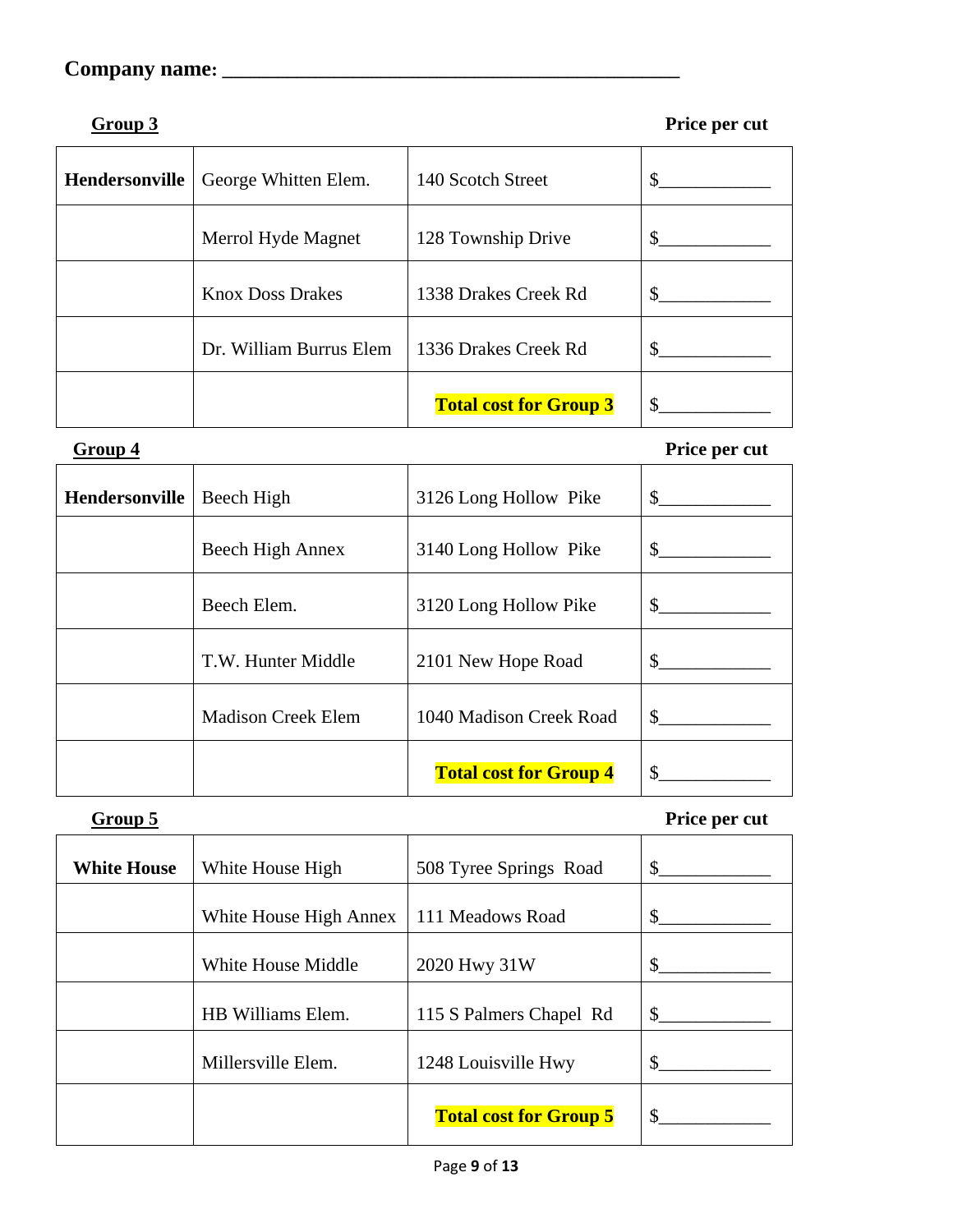# **Company name: \_\_\_\_\_\_\_\_\_\_\_\_\_\_\_\_\_\_\_\_\_\_\_\_\_\_\_\_\_\_\_\_\_\_\_\_\_\_\_\_\_\_\_\_\_\_\_\_\_ Group 6** Price per cut **Portland** Portland High 600 College Street \$\_\_\_\_\_\_\_\_\_\_\_\_ Portland West Middle 110 Nolan Private Drive \$\_\_\_\_\_\_\_\_\_\_\_\_ Watt Hardison Elem. 300 Gibson Street \$\_\_\_\_\_\_\_\_\_\_\_\_ Gateview Elem. 1098 Gateview Drive \$\_\_\_\_\_\_\_\_\_\_\_\_ **Total cost for Group 6**  $\parallel$  \$\_\_\_\_

| Group 7           |                             |                               | Price per cut |
|-------------------|-----------------------------|-------------------------------|---------------|
| <b>Portland</b>   | <b>Portland East Middle</b> | 604 South Broadway            | \$            |
|                   | <b>JW Wiseman Elem.</b>     | 922 South Broadway            | \$            |
|                   | Clyde Riggs Elem            | 211 Fountain Head Rd          |               |
| <b>Cottontown</b> | Oakmont Elem.               | 3323 Hwy 76                   |               |
|                   |                             | <b>Total cost for Group 7</b> | \$            |
|                   |                             |                               |               |

#### **Group 8** Price per cut

| Westmoreland | Westmoreland High          | 4300 Hawkins Drive            | \$ |
|--------------|----------------------------|-------------------------------|----|
|              | <b>Westmoreland Middle</b> | 4128 Hawkins Drive            | \$ |
|              | Westmoreland Elem.         | 4178 Hawkins Drive            | \$ |
|              | Old Westmoreland Elem.     | 420 Old Hwy 31E               | \$ |
|              | North Sumner Elem.         | 1485 North Sumner Road        | \$ |
|              |                            | <b>Total cost for Group 8</b> | \$ |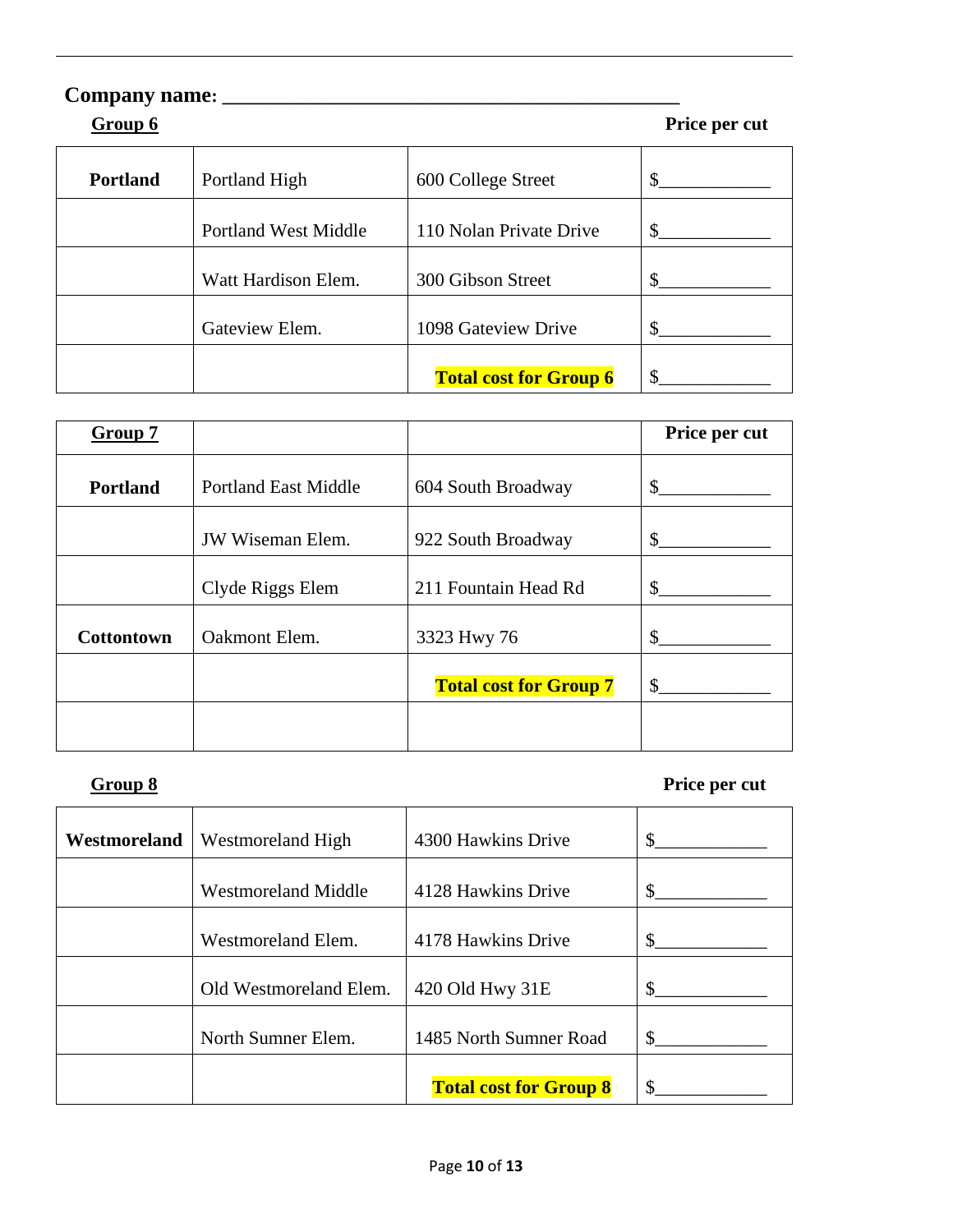### **Company name: \_\_\_\_\_\_\_\_\_\_\_\_\_\_\_\_\_\_\_\_\_\_\_\_\_\_\_\_\_\_\_\_\_\_\_\_\_\_\_\_\_\_\_\_\_\_\_\_\_**

```
Group 9 Price per cut
```

| <b>Gallatin</b> | Benny Bills Elem.            | 1030 Union School Rd           | $\sim$                                                                                                                                                                                                                                                                                                                                                                       |
|-----------------|------------------------------|--------------------------------|------------------------------------------------------------------------------------------------------------------------------------------------------------------------------------------------------------------------------------------------------------------------------------------------------------------------------------------------------------------------------|
|                 | <b>RT</b> Fisher Alternative | 455 Boyers Ave. North          | $\frac{1}{2}$                                                                                                                                                                                                                                                                                                                                                                |
|                 | <b>Shafer Middle</b>         | 240 Albert Drive               | $\frac{\S_{\frac{1}{2}}}{\S_{\frac{1}{2}}}{\S_{\frac{1}{2}}}{\S_{\frac{1}{2}}}{\S_{\frac{1}{2}}}{\S_{\frac{1}{2}}}{\S_{\frac{1}{2}}}{\S_{\frac{1}{2}}}{\S_{\frac{1}{2}}}{\S_{\frac{1}{2}}}{\S_{\frac{1}{2}}}{\S_{\frac{1}{2}}}{\S_{\frac{1}{2}}}{\S_{\frac{1}{2}}}{\S_{\frac{1}{2}}}{\S_{\frac{1}{2}}}{\S_{\frac{1}{2}}}{\S_{\frac{1}{2}}}{\S_{\frac{1}{2}}}{\S_{\frac{1}{2$ |
|                 | Union STEM Elem.             | 516 Carson Street              | $\frac{1}{2}$                                                                                                                                                                                                                                                                                                                                                                |
|                 | Bethpage Elem.               | 420 Old Hwy 31E                | $\frac{1}{2}$                                                                                                                                                                                                                                                                                                                                                                |
|                 |                              | <b>Total cost for Group 9</b>  | $\frac{1}{2}$                                                                                                                                                                                                                                                                                                                                                                |
| Group 10        |                              |                                | Price per cut                                                                                                                                                                                                                                                                                                                                                                |
| <b>Gallatin</b> | Gallatin High                | 700 Dan P Herron Drive         | $\frac{1}{2}$                                                                                                                                                                                                                                                                                                                                                                |
|                 | Guild Elem.                  | 1018 South Water Ave.          | $\mathcal{S}$                                                                                                                                                                                                                                                                                                                                                                |
|                 | Howard Elem.                 | 805 Long Hollow Pike           | $\sim$                                                                                                                                                                                                                                                                                                                                                                       |
|                 | <b>Rucker Stewart Middle</b> | 350 Hancock Street             | $\mathcal{S}$                                                                                                                                                                                                                                                                                                                                                                |
|                 |                              | <b>Total cost for Group 10</b> | \$                                                                                                                                                                                                                                                                                                                                                                           |
| Group 11        |                              |                                | Price per cut                                                                                                                                                                                                                                                                                                                                                                |
| <b>Gallatin</b> | <b>Central Office</b>        | 695 East Main Street           | $\frac{1}{2}$                                                                                                                                                                                                                                                                                                                                                                |
|                 | <b>Support Services</b>      | 1500 Airport Road              | $\frac{1}{2}$                                                                                                                                                                                                                                                                                                                                                                |
|                 | Vena Stuart Elem.            | 780 Hart Street                | $\frac{1}{2}$                                                                                                                                                                                                                                                                                                                                                                |
|                 | E. B. Wilson High            | 695 East Main Street           | $\frac{1}{2}$                                                                                                                                                                                                                                                                                                                                                                |
|                 |                              | <b>Total cost for Group 11</b> | $\frac{1}{2}$                                                                                                                                                                                                                                                                                                                                                                |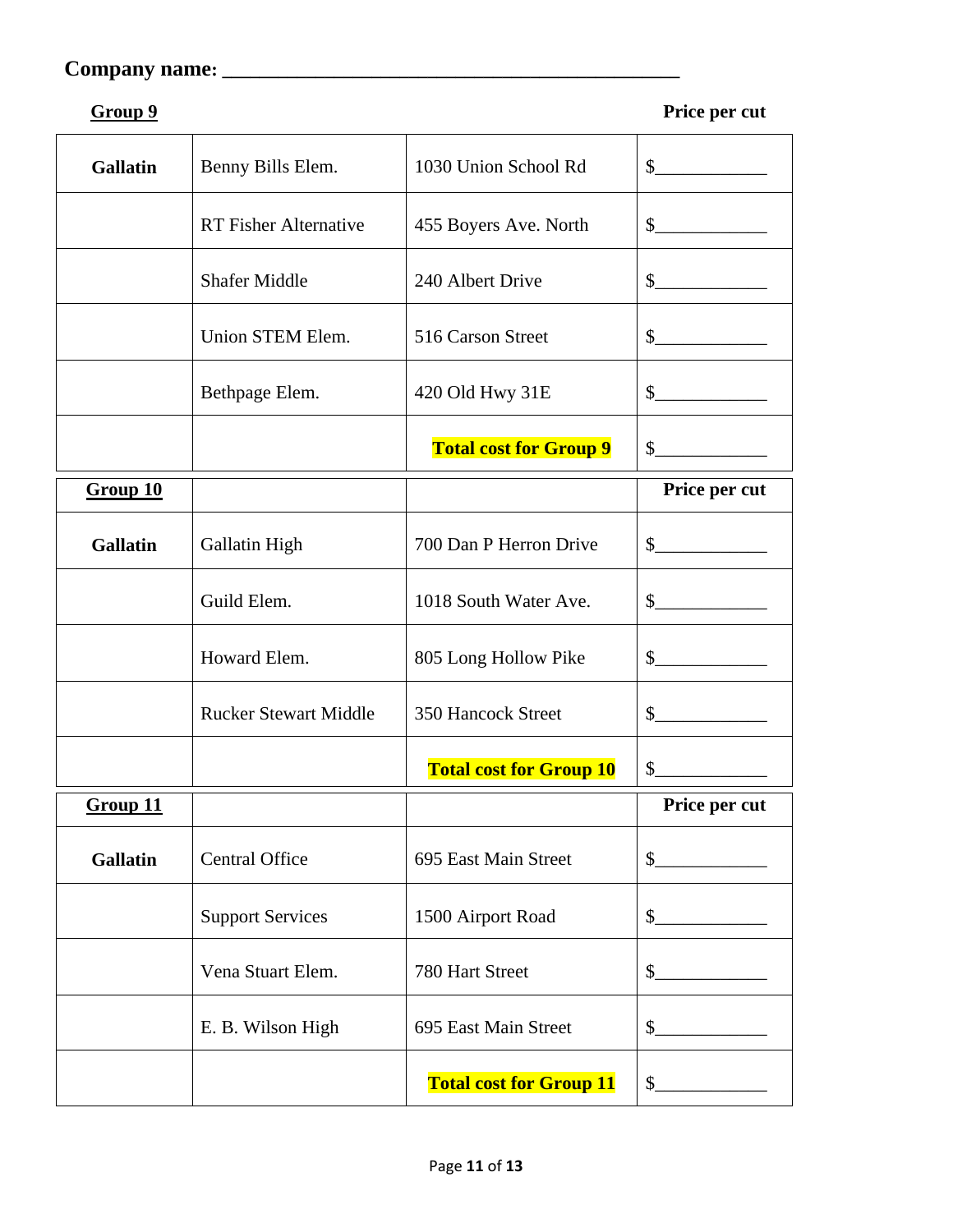# **Company name: \_\_\_\_\_\_\_\_\_\_\_\_\_\_\_\_\_\_\_\_\_\_\_\_\_\_\_\_\_\_\_\_\_\_\_\_\_\_\_\_\_\_\_\_\_\_\_\_\_**

| Group 12              |                             |                                   | Price per cut |
|-----------------------|-----------------------------|-----------------------------------|---------------|
| <b>Gallatin</b>       | <b>Station Camp Bus Lot</b> | <b>Behind Station Camp Middle</b> | \$            |
|                       | <b>Station Camp High</b>    | 1040 Bison Trail                  | \$            |
|                       | <b>Station Camp Middle</b>  | 281 Big Station Camp Blvd         | $\mathbb{S}$  |
|                       | <b>Station Camp Elem.</b>   | 1020 Bison Trail                  | \$            |
| <b>Hendersonville</b> | Jack Anderson Elem.         | 250 Shutes Lane                   | \$            |
|                       |                             | <b>Total cost for Group 12</b>    | \$            |